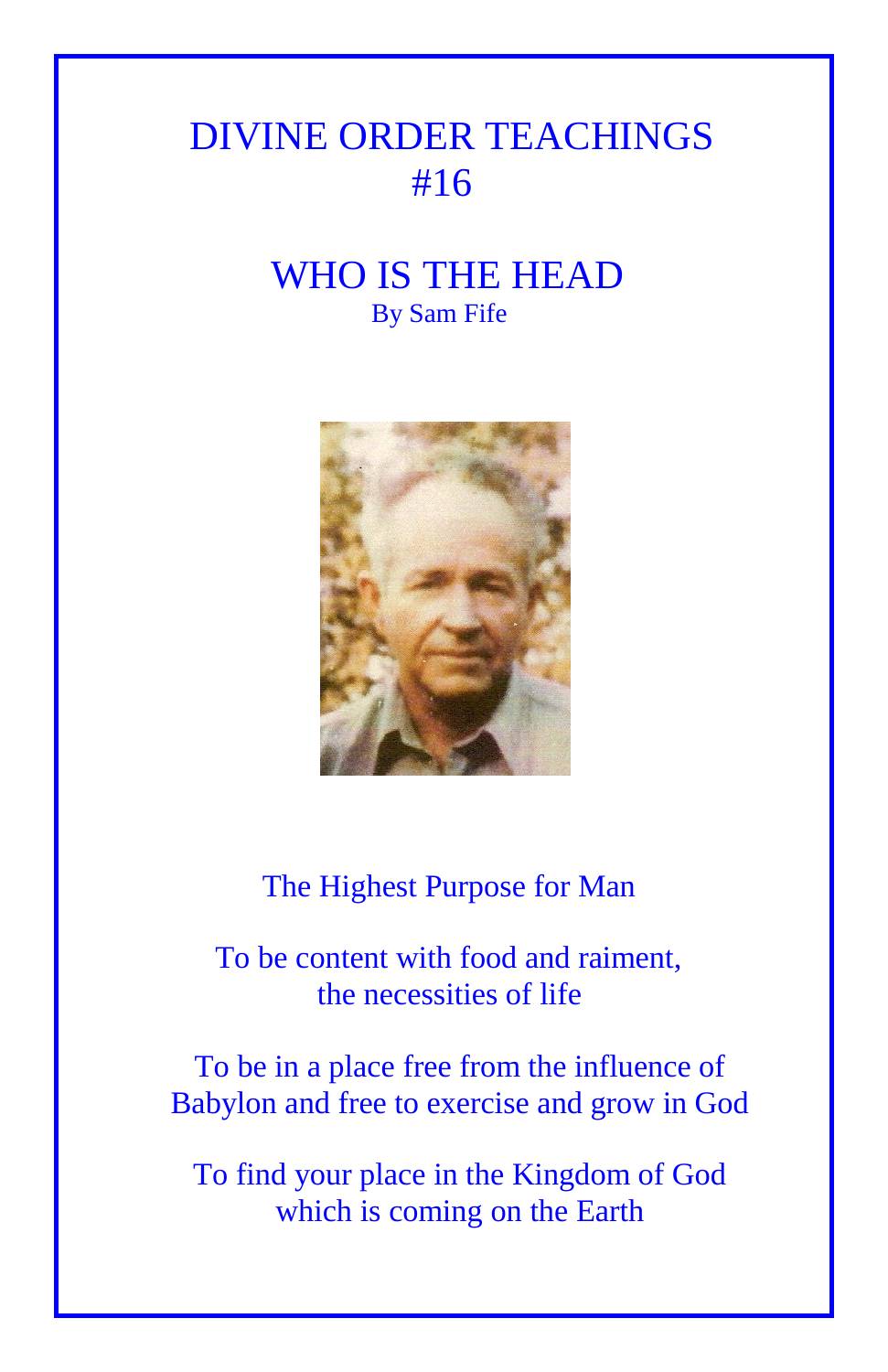**1Co 11:1** Be ye followers of me, even as I also *am* of Christ. 2 Now I praise you, brethren, that ye remember me in all things, and keep the ordinances, as I delivered *them* to you. 3 But I would have you know, that the head of every man is Christ; and the head of the woman *is* the man; and the head of Christ *is* God. 4 Every man praying or prophesying, having *his* head covered, dishonoreth his head. 5 But every woman that prayeth or prophesieth with *her* head uncovered dishonoreth her head: for that is even all one as if she were shaven. 6 For if the woman be not covered, let her also be shorn: but if it be a shame for a woman to be shorn or shaven, let her be covered. 7 For a man indeed ought not to cover *his* head, forasmuch as he is the image and glory of God: but the woman is the glory of the man. 8 For the man is not of the woman; but the woman of the man. 9 Neither was the man created for the woman; but the woman for the man. 10 For this cause ought the woman to have power on *her* head because of the angels. 11 Nevertheless neither is the man without the woman, neither the woman without the man, in the Lord. 12 For as the woman *is* of the man, even so *is* the man also by the woman; but all things of God.

In this study, we are dealing with the question that is one of the most important issues before God's people that are in the move of the Spirit of God today. That is the question of who is the head.

In First Corinthians 11 in the Bible, the Spirit has led the Apostle Paul to deal with this question thoroughly, with his clear statement in verse 3, of God's divine order for creation, when he says, the head of the woman is the man, and the head of the man is Christ, and the head of Christ is God.

Then in the next few verses, he deals with the necessity for the woman to have her head covered, when she is praying or prophesying, and the man to have his head uncovered, when he is praying or prophesying. Those who see by the Spirit of God, the deep mystery that is here can almost hear Paul exclaim again, as he did in Ephesians 5, when he discussed God's divine order relationship with a man and a woman, this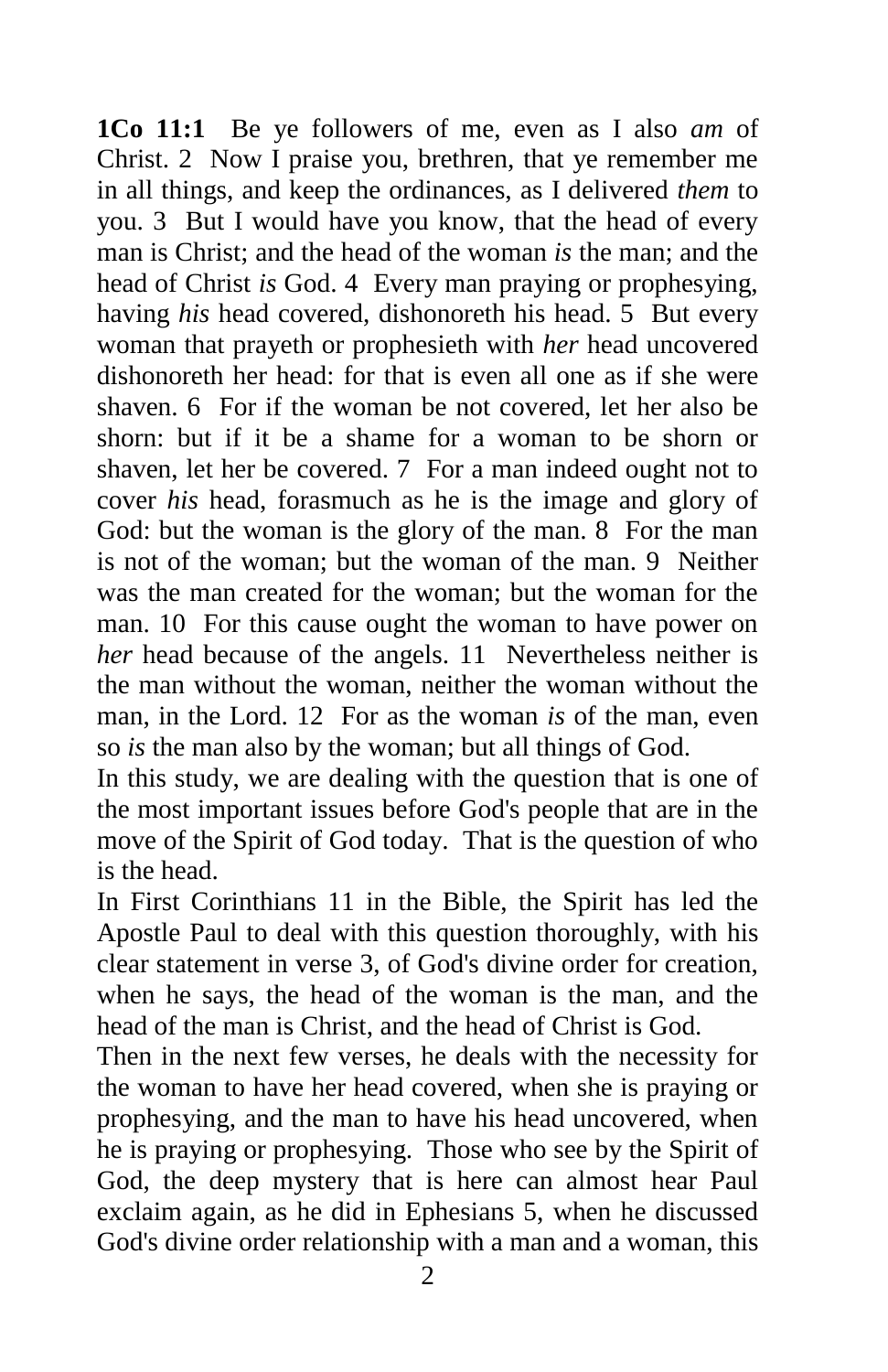is a great mystery, but I speak concerning Christ and His church.

For truly here, Paul, as he was in Ephesians 5, is not talking about a natural man and a natural woman. Neither is he talking to a natural man and a natural woman, but once again, he is only using the natural man and woman, and their relationship, as a figure and type, to reveal the true divine order of God, of the relationship between Christ and His church. And, not only the relationship between Christ and His church, but between Christ in the husband ministry and the bride congregation. In fact, the context of the

scripture makes it clear that Paul brings forth the whole discussion, to show the woman church that he is writing to what her relationship should be to him as her husband ministry.

This is made clear by the fact that in verse one of the chapter, he begins by saying to the church, be ye followers of me, even as I also am of Christ. Then in verse 2 he praises them that they remembered him in certain ministrations of love to him, and also that they faithfully keep the carnal ordinances that he delivered to them.

But then in verse 3, he begins to reveal to them, that he is more interested in them coming to understand the spiritual mystery of their relationship to him as their husband ministry, and therefore the woman church's head, or her covering, and why they should be followers of him, even as he also followed Christ. Therefore, in verse 3, he reveals to them God's divine order for His creation, saying, but I would have you know that the head of every man is Christ, and the head of the woman is the man, and the head of Christ is God. This is God's divine order for the creation, but what one needs to understand is, it is not just God's divine order for the creation, but it is God's divine order through which He is creating the highest form of life that is possible to bring forth in the creation, That is the incorruptible, immortal life of the manchild that shall be brought forth in His own nature.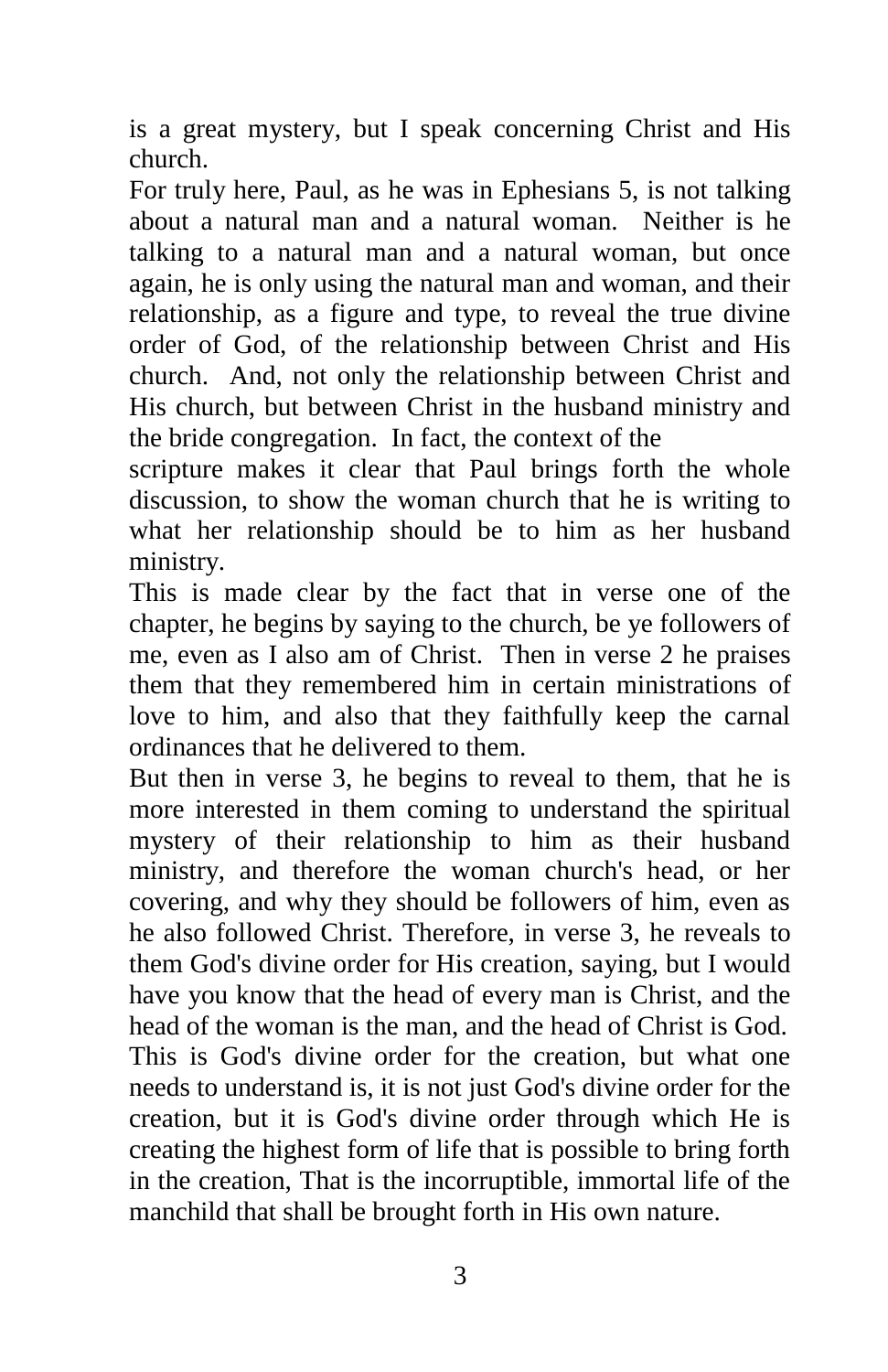Therefore God has not established this order only that He might have such an order that would last forever, but He has established it as His divine order for creating life. So that each lower form of life, in submitting itself to its head might be absorbed up into the life of its head, the higher form of life, so that in the end the lower forms of life, the woman, the man, and even Christ, each will be absorbed up into its head so that in the end there will only be the life of God as First Corinthians says, God shall be all in all.

In order to clearly understand this mystery, one needs to understand what the Bible means in the book of Romans when it says the first Adam, who was the head of the first creation, was a type of the second Adam, Jesus, who was the head of the second creation. When God brought forth the first Adam, He was not just bringing forth one Adam, but He was bringing forth a whole first creation. In order to bring that first creation forth God did not create Adam and his wife, the man and woman, as two separate acts of creation at the same time. But the Bible in Genesis says, He brought forth the man first, who had both male and female in his blood, then He put the man in a deep sleep and brought forth his wife out of his side.

But the process of bringing forth the first creation was not then complete, for God did not have a creation, he only had a man and a woman. Had He not gone a further step, that man and woman would have forever remained just one man and one woman, and no creation could have ever been brought forth with many members. He had to go on to the third step of bringing the woman to the man, who was her head, that she came out of. And in the woman submitting herself to her head, in the manchild that was born of their union, she lost her womanly characteristics, she lost her woman nature, and as her life was propagated into the next generation, she took on in that manchild that was born of their union, the nature, the name, and the life of her head, her husband.

In all this, the first Adam, who was the head of the first creation, was a type of the second Adam, Jesus, who was the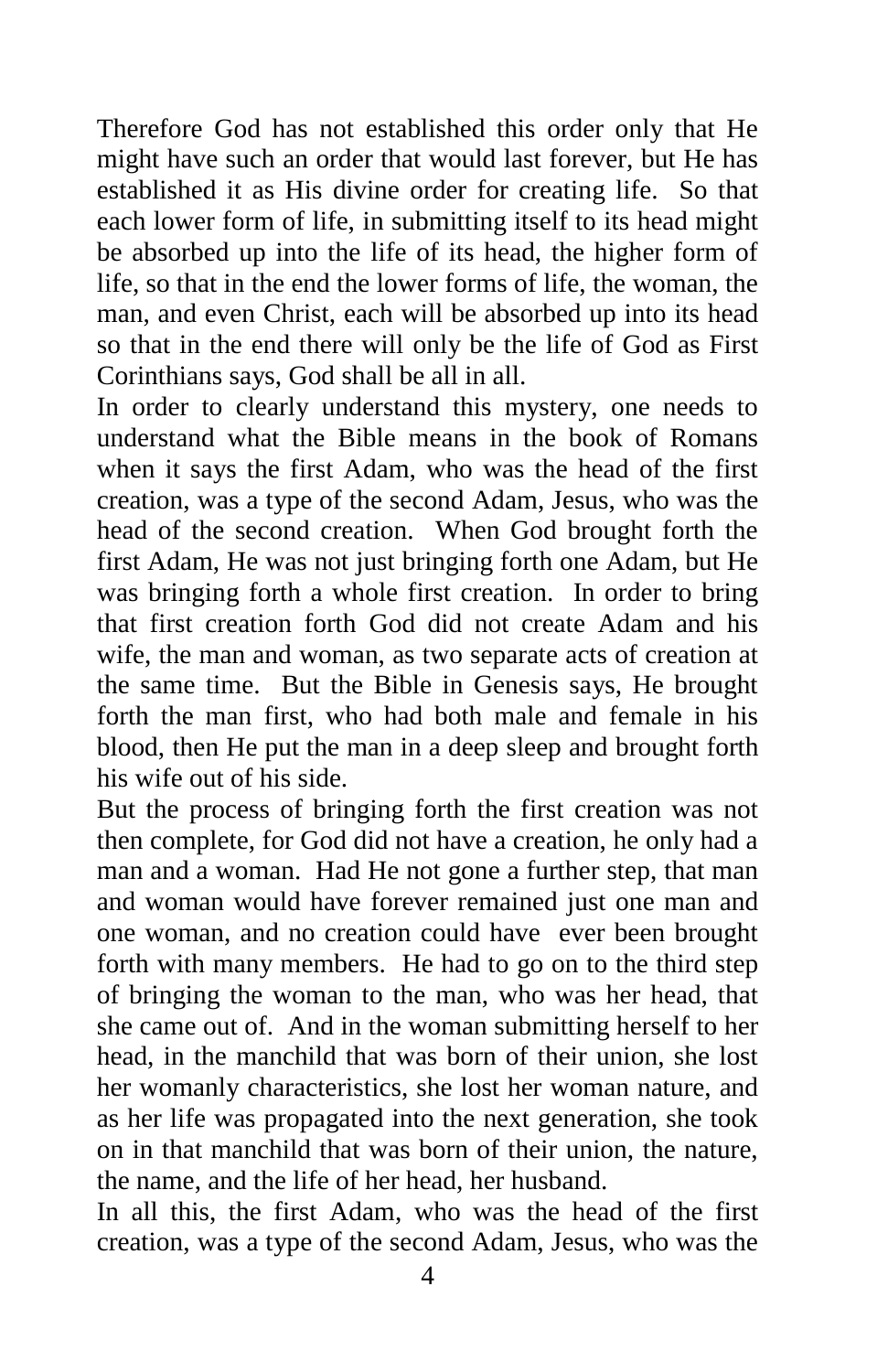head of the second creation, the new creation. For in bringing forth the new creation, God followed the exact same procedure. He did not bring forth a man and a woman at the same time to birth this new creation. He first brought forth the man, Jesus, who had both characteristics of male and female in himself, for in him was all the strength, and faith, and power of the man, and yet all of the tender love, compassion, and the meekness of the woman.

Just as God did with the first Adam, after first bringing forth the man, Jesus, He then put the man in a deep sleep, and took his bride out of his side. So when Jesus hung on the cross, God put the man in as deep a sleep as possible for one to enter into. When the Roman spear pierced Jesus' side and blood and water poured out, it wasn't just because a Roman got mad at Jesus, but God was once again taking a man's wife out of his side. For water is a type of Jesus spirit, and the Bible says the life is in the blood. When blood and water poured out of His side upon the earth, it signified that through the whole work of the cross, God was pouring out Jesus' life and His spirit into a bride, from the Gentile world that was yet uncalled out, and through a marriage union with that bride, through his husband ministry, he might plant in her spiritual womb, the seed of life, the Word of God, which shall in these last days bring forth a manchild.

Now in these last days through a restored five-fold spirit bridegroom ministry, God is in the process of bringing the woman, the church, to the man, her husband, Christ, in the bridegroom ministry. That in receiving from that bridegroom ministry the seed of life, the Word of God, in submission to her head, she might lose her woman nature, and her womanly characteristics, and in a manchild, an incorruptible manchild, that shall be born of that union in these last days, every member of the woman might lose her womanly identity and take on the name, the nature, and the life of her husband, and come forth as a son of God.

So we see, that on every level of God's divine order, His order for creating higher life, is for the woman to submit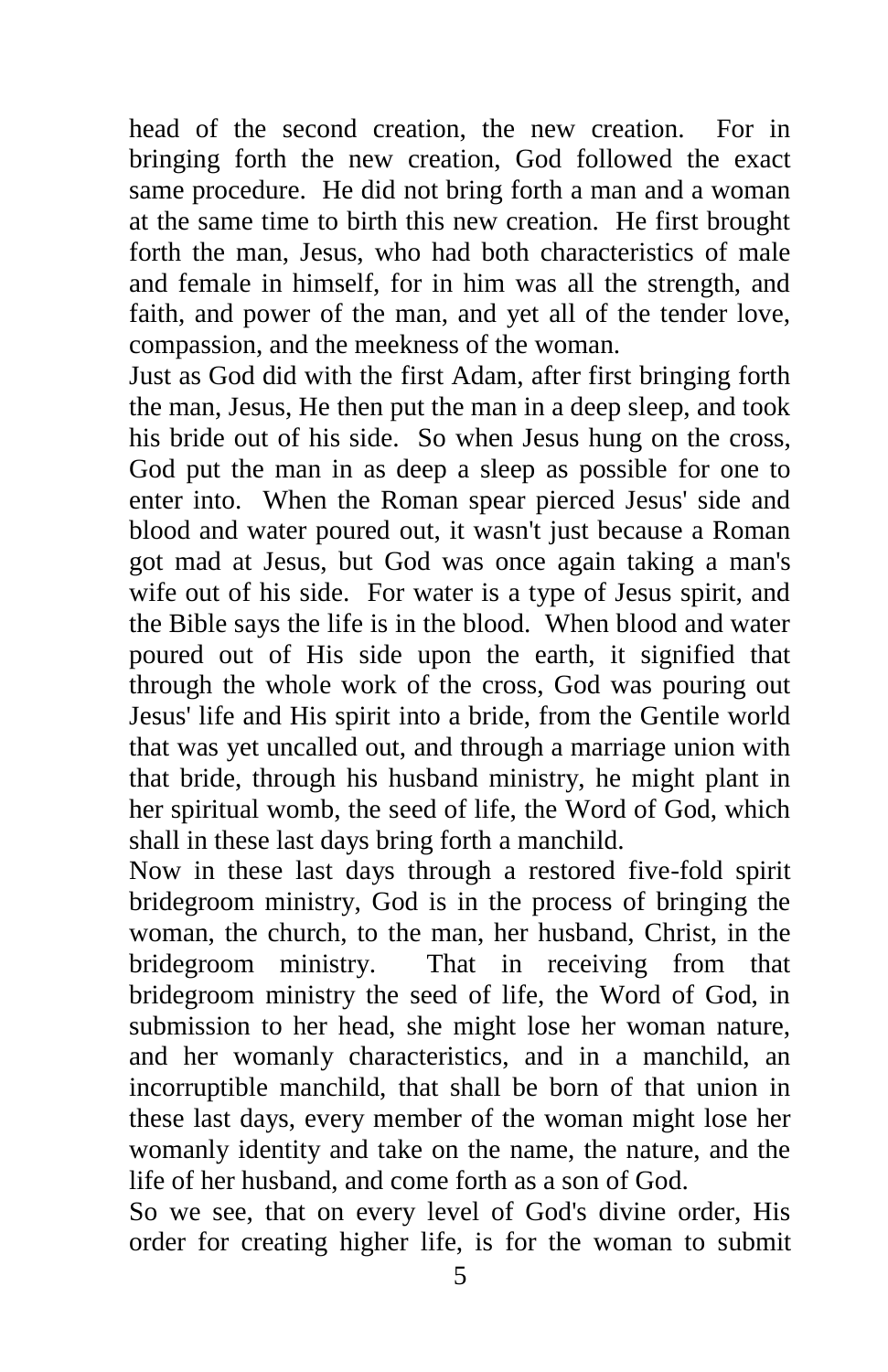herself to her head, but not that he might just be her head forever, that she might forever remain in the lower order, but that in submitting to his ministration to her as her head she might lose her lower order, womanly characteristics, and identity and in a manchild born of their union be absorbed up in the name, the nature and the life of her husband, her head.

It is for lack of knowing this mystery that many of our fundamentalist brethren in the church who move in the lower carnal realm of life in God, incapable of understanding the spiritual mysteries of the word of God, thought that in this chapter Paul was referring to some kind of physical covering, a hat or a cloth of some kind, when he said the woman should not pray and prophesy with her head uncovered. So they have thought that it is a sin for a woman to go to church without a hat on or without some kind of little cloth on her head, and they have put many women under bondage to the idea that it was a sin to come into the presence of God without some kind of physical covering on their head. Not knowing that God could care less whether they have a hat or cloth on their physical head when they come into His presence,

but that Paul was speaking that the woman, the church should not pray or prophesy without being covered with the anointing of her true head Jesus.

Other good brethren who have come into the move of the Spirit have seen a little deeper into these scriptures, having seen what Paul really meant here, when he said the head of the woman is the man, and the head of the man is Christ, and the head of Christ is God. They have seen that when Paul said the woman should not pray or prophesy with her head uncovered he meant that the woman should not pray or prophesy without being covered by the anointing that is in her husband, so that his anointing might cover her to be sure that she does not pray or prophesy in a false spirit.

These good brethren have therefore gone forth and taught that every woman who is in Christ, her husband in the natural is her head, and he is her covering and she must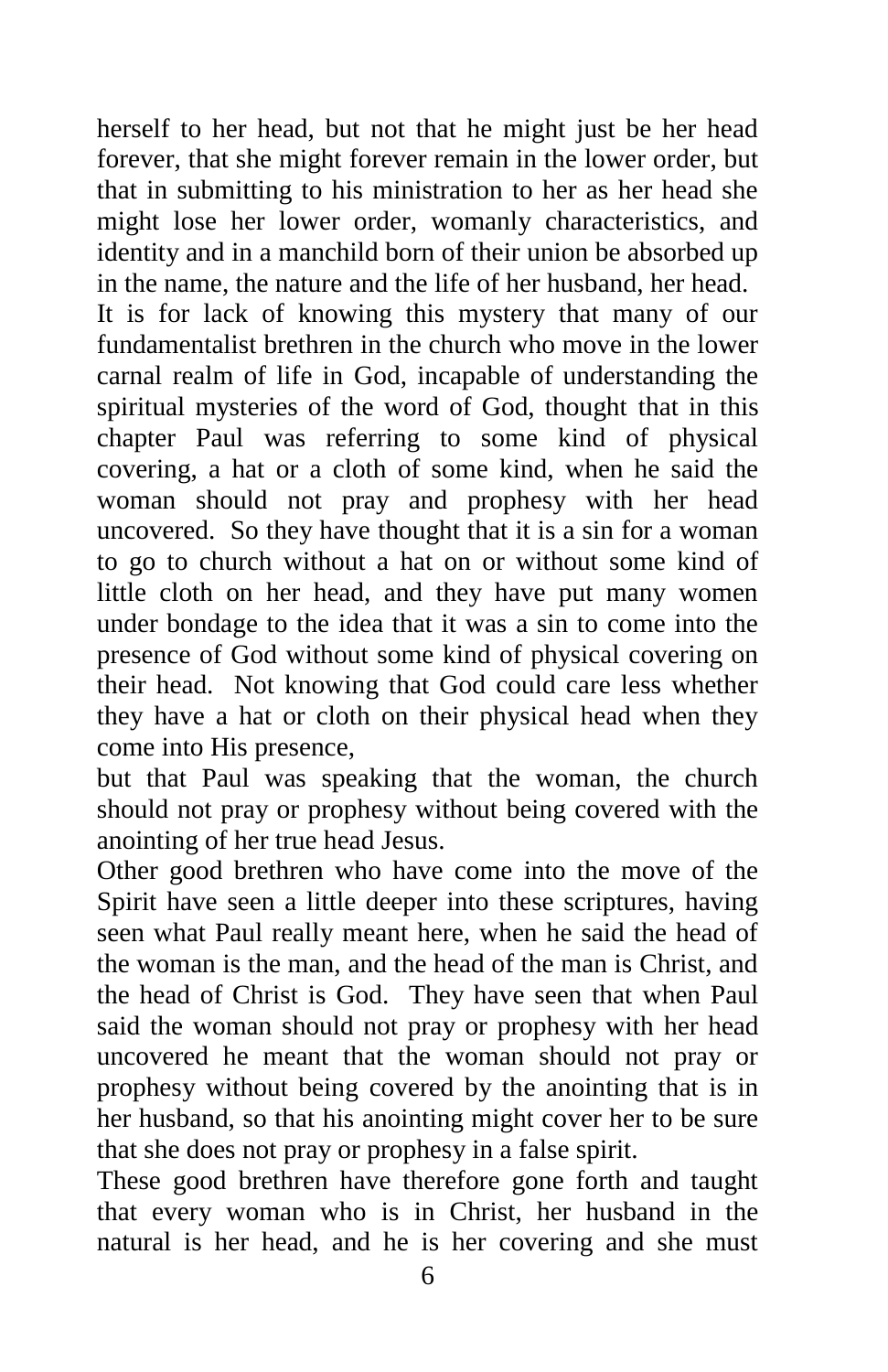submit herself to him, and she cannot move or minister in any way in Christ except under his headship. But these good brethren also are ministering death to their wives, and binding up the Spirit of Christ in them, for lack of seeing that time the lower order submits itself to its head the lower order is dissolved and done away with.

Thus it is true that in the natural on the lowest level of this divine order, as a figure of the relationship between Christ and His church, the man is the head of the woman. Thus when that man and his wife have both been born of the Spirit of God into the new creation, they are no longer in that old creation, neither are they any longer in that old creation order, both their old man and their old woman have been crucified with Christ, on the cross of Calvary, and they have now been both baptized by one spirit into one body, and the body of Christ, and they both now have one head, Christ, the lower order has been dissolved.

Ephesians five says they are both now members of the body of Christ, of His flesh, and of His bones. Neither is the man the head of the woman in their marriage any longer, neither is the woman the head of the man, but that inner man of the Spirit, Christ, that is in each of them is their head, The man just because he is the woman's husband in the natural marriage, is not her covering, but they both have one covering, the anointing of their true head, Jesus. That anointing can rest upon the woman just as it can upon the man. Since the life they are seeking to grow in is not the natural life anymore, but the life of their true head Christ, in any given situation in their life from there on out, whichever one of them is moving in the anointing and has the word of the Lord on the situation, whether it be the man or the woman, that one for that hour is the husband. Whichever one is moving in the flesh, since the woman is a type of flesh, that one is the woman, the wife.

That man who would say he is his wife's covering when he and his wife are both in Christ, let him be sure, that he never moves out of the anointing and in his own flesh in his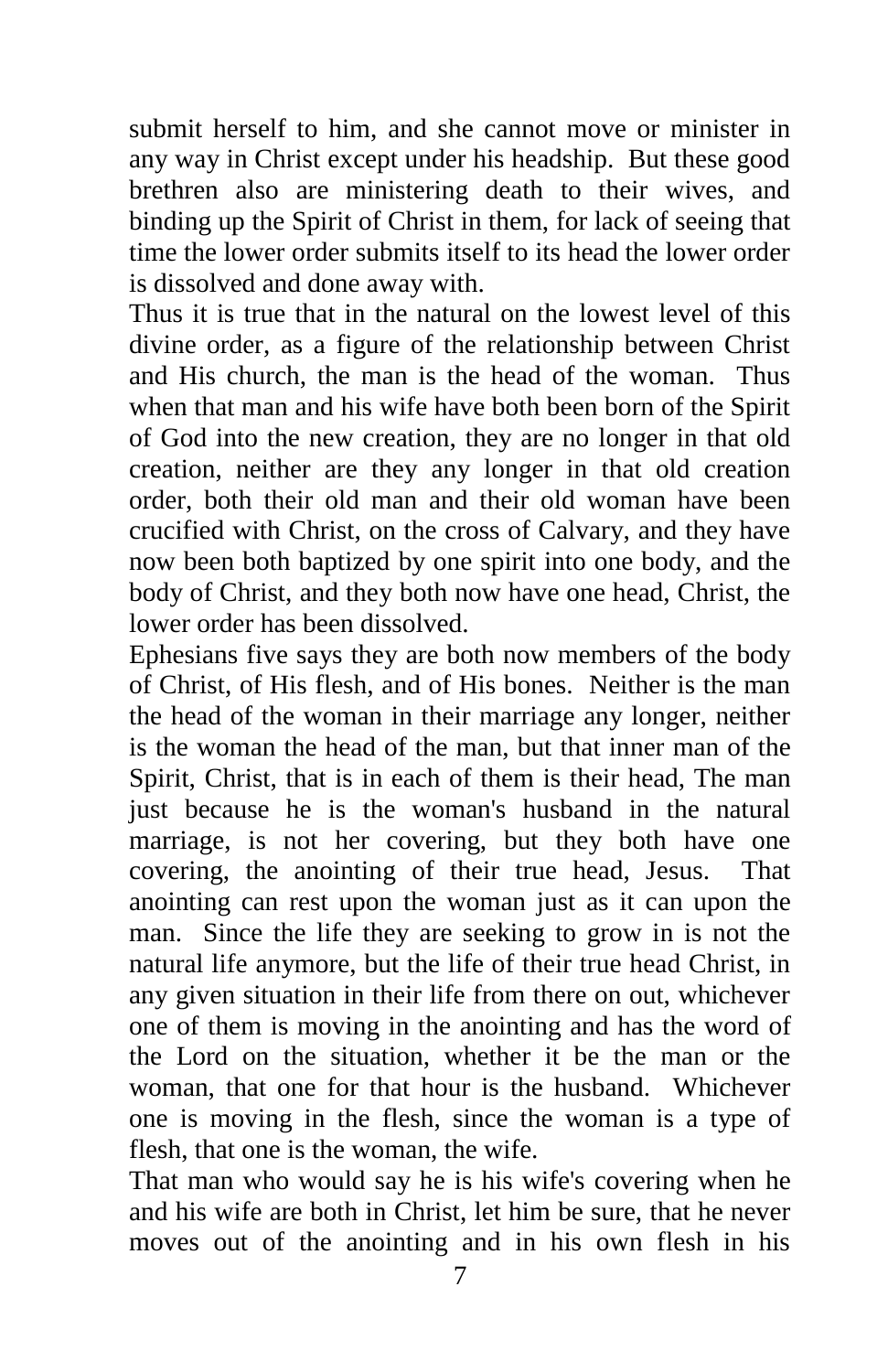relationship with his wife. For only when he is moving in the anointing of the true head Christ, is he her covering. If he cannot move perfectly in the anointing at all times, and no man yet can, then let him not say that he is already his wife's covering, but let him know that when she is moving in the anointing, and he is not, then she is the one that is moving in the husband, and let him submit.

The truth is, when the natural man and his wife first get saved, since the life that they are seeking to move into is the supernatural spiritual life of Christ, before they receive the baptism of the Spirit, and before God brings them into the husband ministry, both of them are still walking in the fleshy realm of Christianity, that makes up the woman, the church, or the bride of Christ. Therefore neither one of them is qualified to be the head of the other in spiritual things, but the husband ministry who is the spiritual man, that is the head of the woman, the church, is the covering for both of them, to watch over them to be sure they do not move in or pray or prophesy in another spirit.

This then brings us to the meat of what Paul was really saying in our scripture of First Corinthians II. For in our whole discussion, Paul was making no reference to the natural man and woman at all, for he knew that God had only made them in figure of the relationship between Christ and His church in the first place. He was writing to a church of believers, and therefore he knew that every member of that church had already left the old creation behind, and that every one of them had been born of the Spirit into the new creation and that the natural creation order had been dissolved in all their lives.

So, completely ignoring the natural creation as nonexistent for them, he was speaking of only God's divine order for the new creation, and knowing the great mystery that the woman is always a type of flesh, and the man is always a type of the Spirit, when he said the head of the woman is the man, he wasn't talking about the natural woman at all, but he was talking about the woman, church, he was writing to.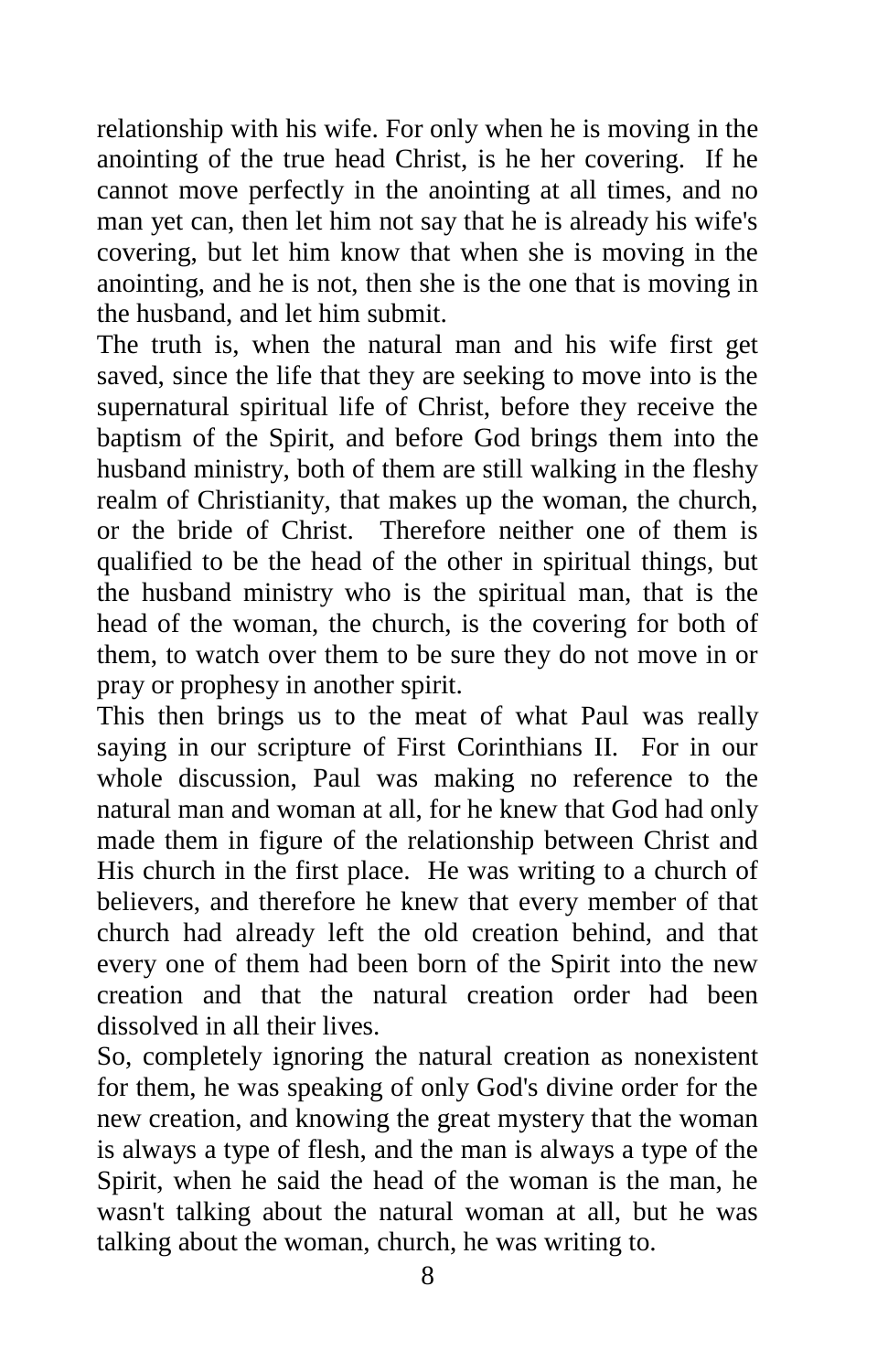When he said the head of the woman is the man, he was referring to himself, God's apostle, her husband ministry, as her head, for he had already spoken to her in verse 1, and said, be ye followers of me, as I also am of Christ. He meant that she should follow him as her head, the husband ministry, and in her submission to him, her husband ministry, as her head, the Spirit of God can then bring her various many members into the ministry, and they can leave their womanly characteristics and come forth in the man, and turn and also minister to the woman the church, as her head.

When he said, the head of the man is Christ, it meant that the husband ministry, the man, in submitting to its head, Christ, in weakness, has a bride relationship to its head Christ, but a man bridegroom relationship to the woman the church.

When he said the head of Christ is God, he revealed that Christ, when he was here had a bride relationship to the Father, and in submitting Himself in weakness to the Father, out of their union He was able to bring forth life in us, and birth the church, His bride. So God's divine order in all creation is that all flesh which starts off as the woman**,** both natural men and women, whether they are married or not, in submitting themselves to Christ**,** the lower order of the natural creation is dissolved and they get born again, and they become the bride of Christ through a bridegroom ministry.

Then the woman, the church, is submitting herself to the her head, the ministry, the life of her head, Christ the ministry, will come forth in her, and her various members will be brought into the ministry too, and then have a bride relationship with Christ their head, and in submitting themselves to their head, Christ, that the very life of Christ will come forth in them. The lower life will be dissolved and they will go forth in a great manifested son ministry as Jesus did, submitting themselves to the Spirit of the Father, the head of Christ. In doing so out of that union, that lower order will be dissolved, and they will be absorbed up into the life of the Father, in a many-membered incorruptible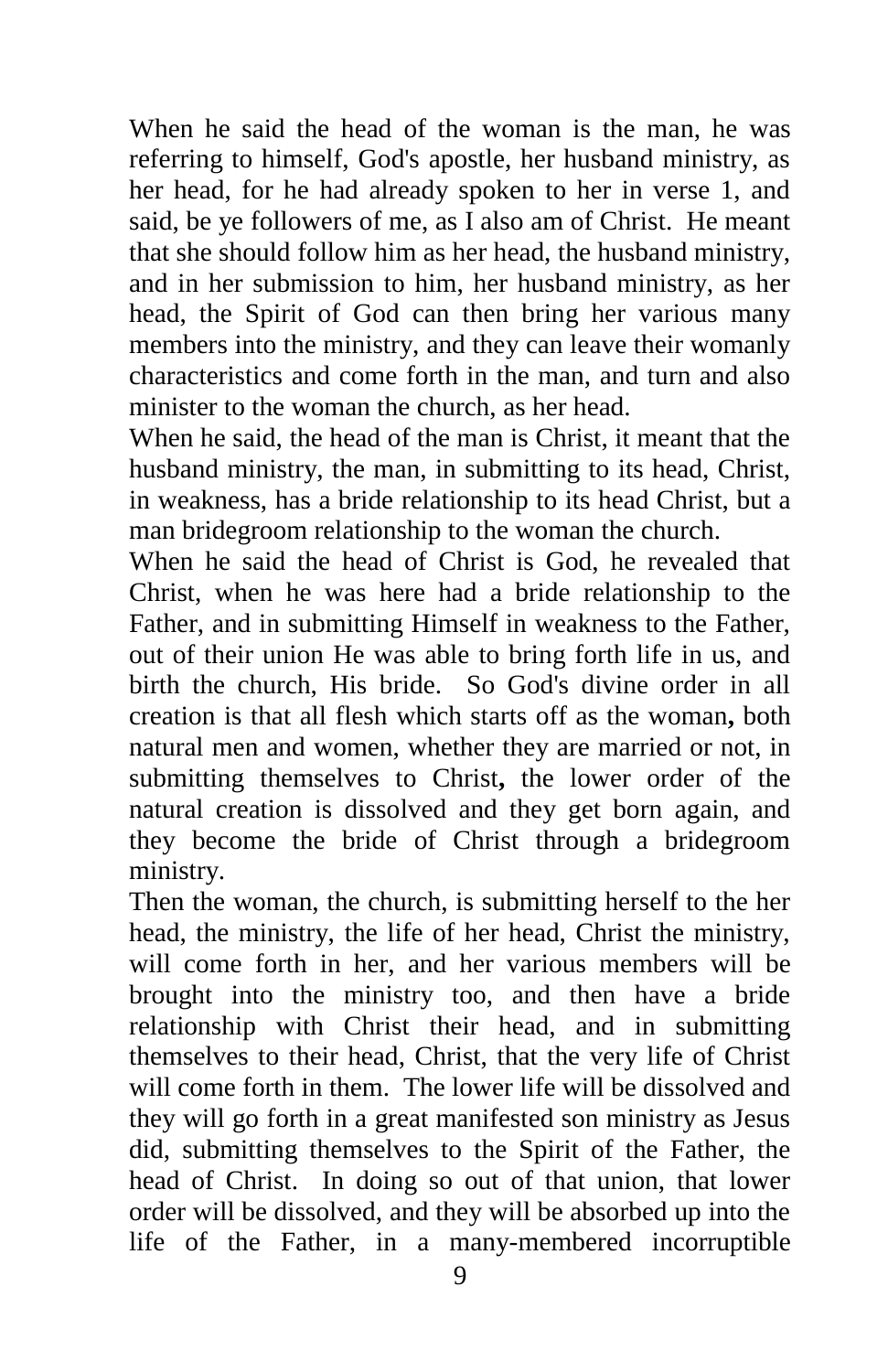immortal manchild that will come forth to rule and reign in the earth during the thousand year millennial reign.

So we see that this divine order of God, the head of the woman is the man, and the head of the man is Christ, and the head of Christ is God, is not God's divine order just so He might have an order, but it is His divine order for creating life and lifting up all lower forms of life into higher life, until ultimately all lower forms of life, and all lower orders are dissolved, and through this divine order all who are in Christ come forth in the full incorruptible nature of God, that God shall be all in all.

In the Kingdom of God today there are many precious saints and ministries who are growing up into the fullness of God, at different levels of revelation and experience in Christ. Therefore, the fundamentalist folk who think Paul is referring to a physical hat or covering, in this passage of scripture, think the ministry brethren who are teaching that the woman's covering spoken of here is her natural husband, are false prophets. Then the ministry brethren who think that Paul is talking about a natural wife here, and the covering he is speaking of is a natural husband feel that we who no longer want to rule over our wives, or be their covering, but want to walk in the Spirit with them, and have one head, Jesus, that the one head might make us more perfectly one in our marriage, and in Him, they think that we also are false prophets.

Nevertheless, since all God's precious children, one day all are going to see that the Word of God has dimensions, and that the highest dimension of this word here, is to see the great truth that in this great and glorious order of God for creation, it is impossible for the lower order to submit to its head, without losing its lower order identity, and being absorbed up into the higher order, until that day when we all come forth in the fullness of the nature of Father God, that God might be all in all.

So instructing the woman church to whom he was the husband ministry head, Paul said, be ye followers of me,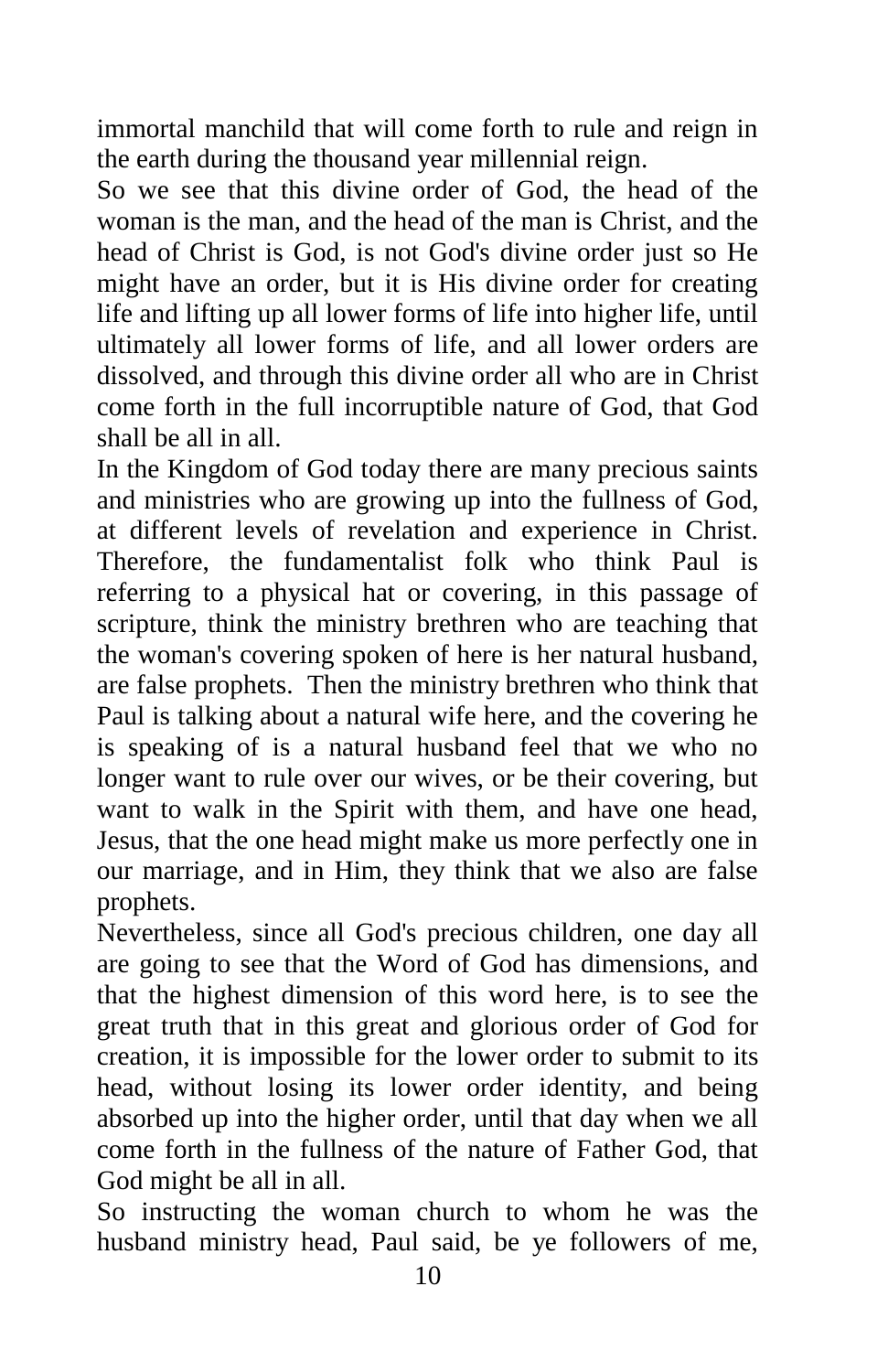your head, as I am of Christ, my head. When he said the women should not pray or prophesy with her head uncovered, it meant the woman the church should not pray or prophesy, neither any member in her, except that she is willing to submit her manifestation of the Spirit to her husband ministry, for his judgment. So that she might be ever under the covering of his anointing lest she be deceived by false spirits into false manifestations.

Then he said the man should not pray or prophesy with his head covered, it mean that when the husband ministry prays and prophesises it should be his head Christ, fully uncovered, that is speaking the word of prophecy and praying the prayer of faith. When he said, for this cause ought the woman to have power on her head, because of the angels, it was just because he knew that angels, the Bible says, are ministering spirits sent forth to minister to those who are the heir's of salvation. Only when the woman, the church, is under the anointing with power on her head, and under the true covering of Christ, her husband, does she receive the ministration of ministering angels.

He also knew that there were fallen angels who would often try to minister to the woman through the spirit, therefore she needed the covering of her husband ministry's anointing, power on her head, to keep her from being deceived with a false ministration of false angels.

So we can close this article by leaving you a pure revelation of God's divine order of creation, and by it all lower life shall be absorbed up into the life of God. That order is, the head of the woman, the church, is her husband ministry the man. The head of the man ministry is Christ, and the head of Christ is God. The woman, the church, in submitting to the ministration of her head, the husband ministry, shall be brought forth out of her woman's identity and be brought forth into the husband ministry herself. The husband ministry in submitting to his Head, Christ, shall be absorbed up into the very life of Christ Himself, and come forth in a great manifested son ministry, and in submitting to his head,